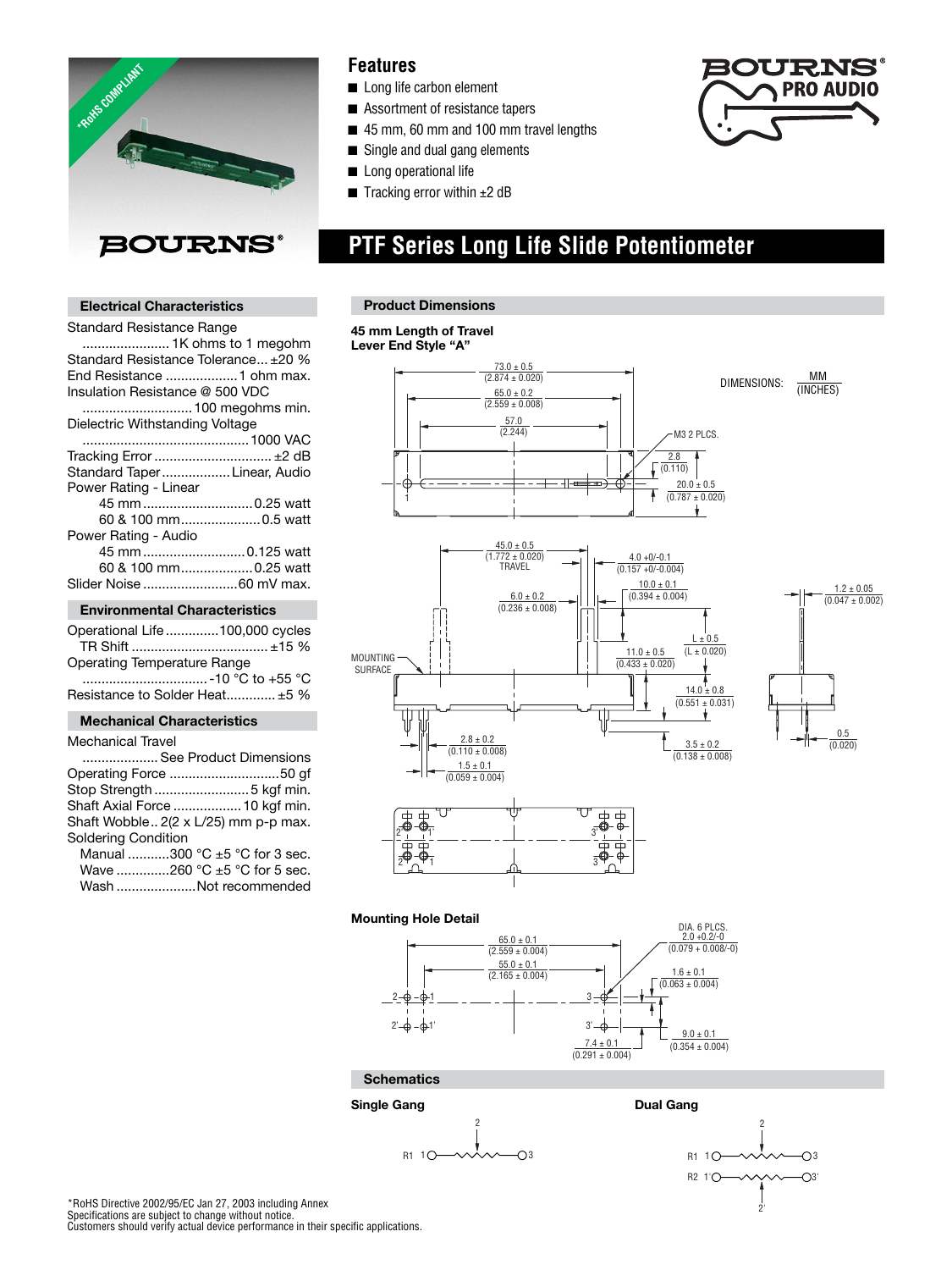### **Applications**

- Mixing consoles
- Drum machines
- Keyboards and synthesizers
- Equalizers

## **PTF Series Long Life Slide Potentiometer**

## **BOURNS®**

### **Product Dimensions**

**60 mm Length of Travel Lever End Style "A"**





### **Mounting Hole Detail**

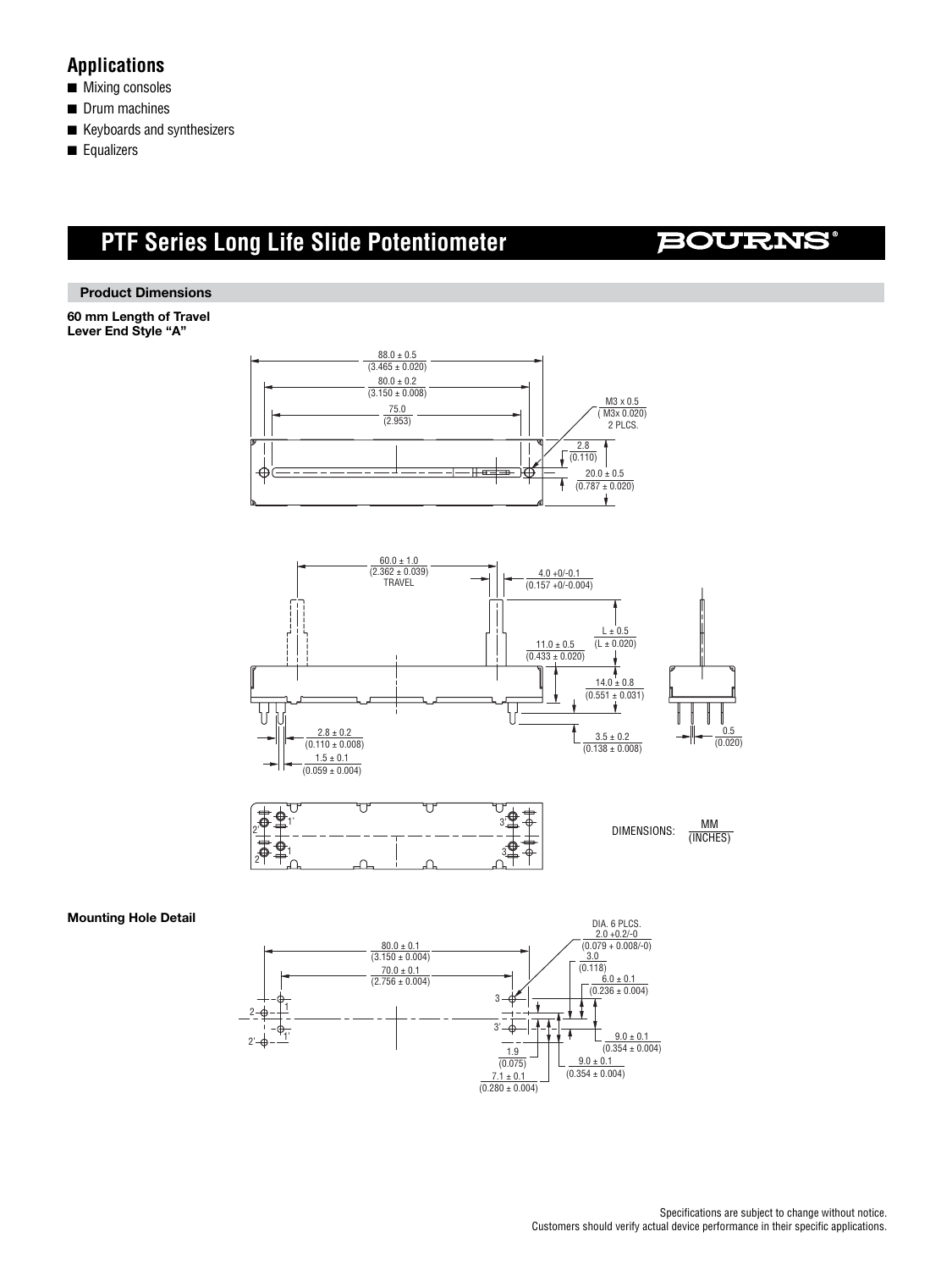### **BOURNS®**

#### **Product Dimensions**

**100 mm Length of Travel Lever End Style "A"**





**Mounting Hole Detail**

(INCHES)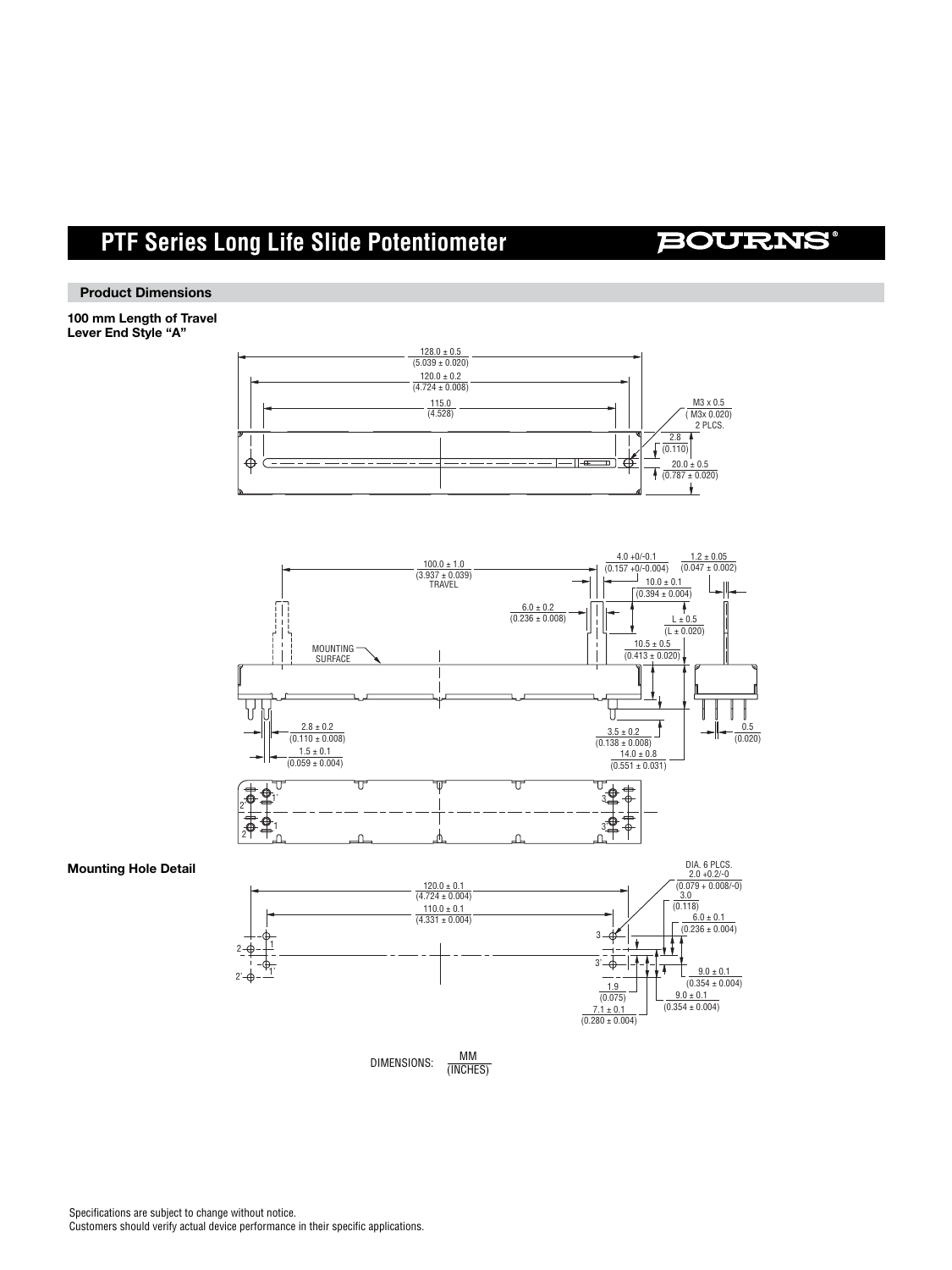### **BOURNS®**

**Product Dimensions**

**45 mm Length of Travel Lever End Style "T"**

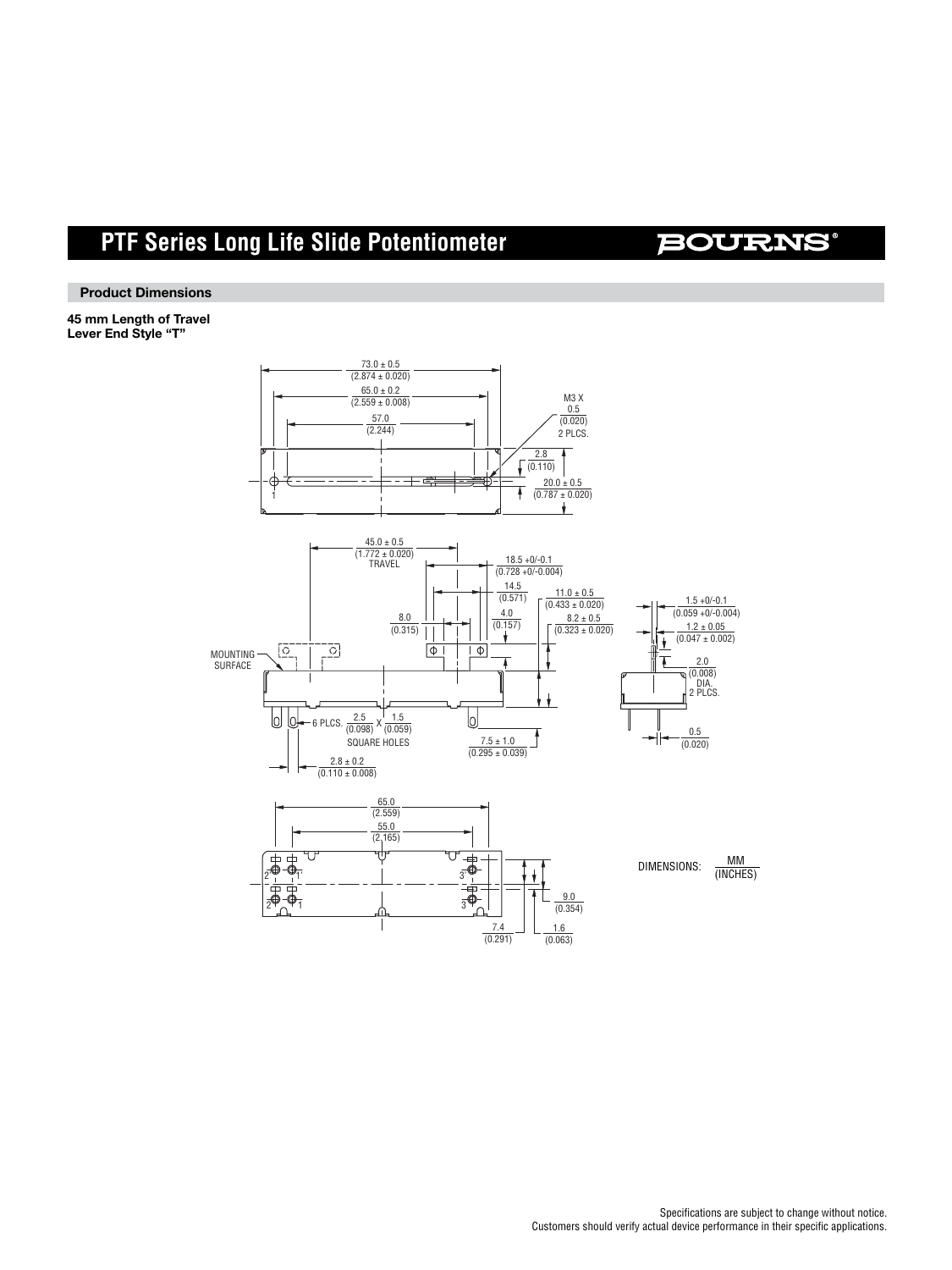**BOURNS®** 

**Product Dimensions**

**60 mm Length of Travel Lever End Style "T"**



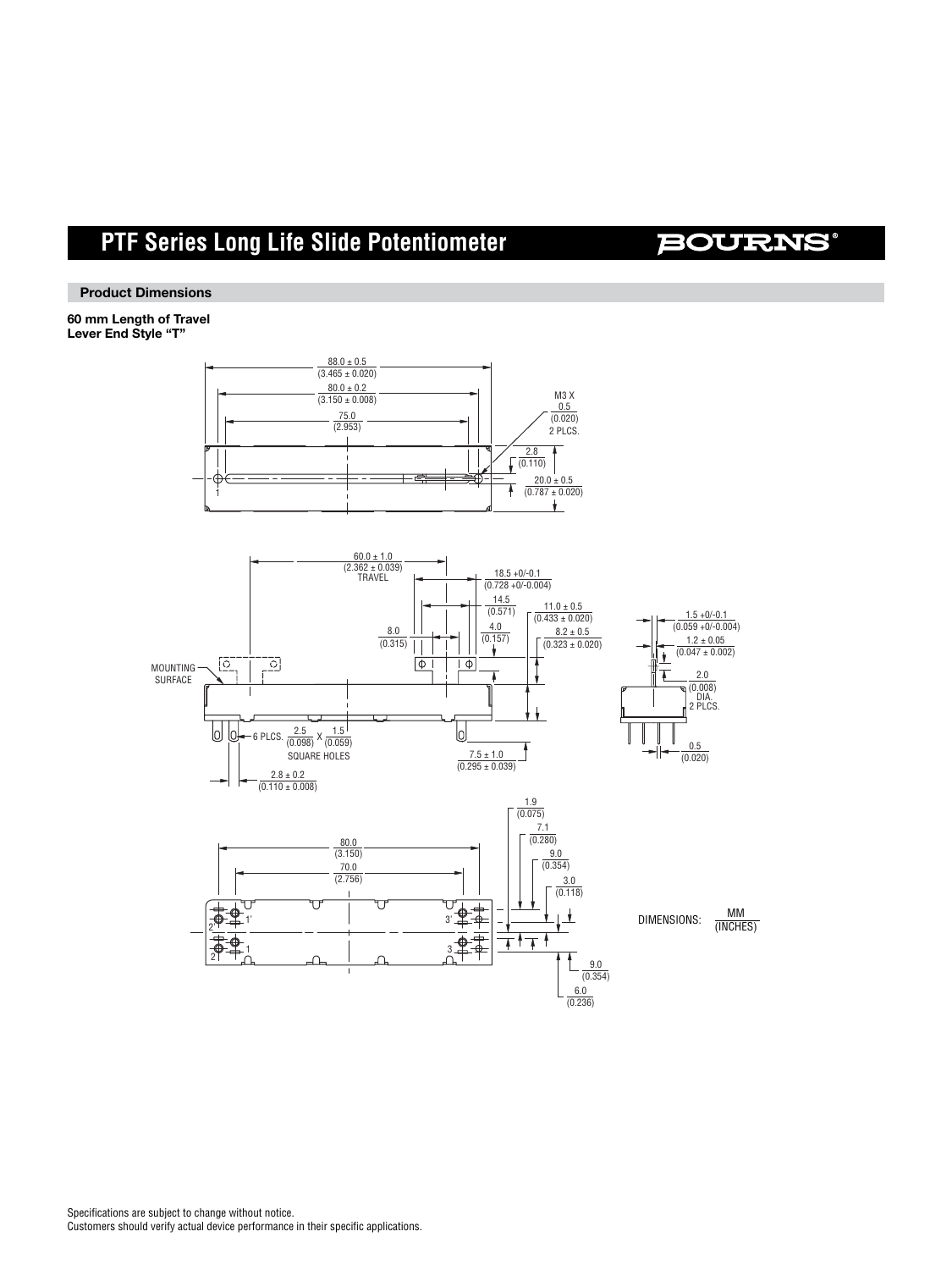### **BOURNS®**

#### **Product Dimensions**

**100 mm Length of Travel Lever End Style "T"**









DIMENSIONS: MM (INCHES)

> Specifications are subject to change without notice. Customers should verify actual device performance in their specific applications.